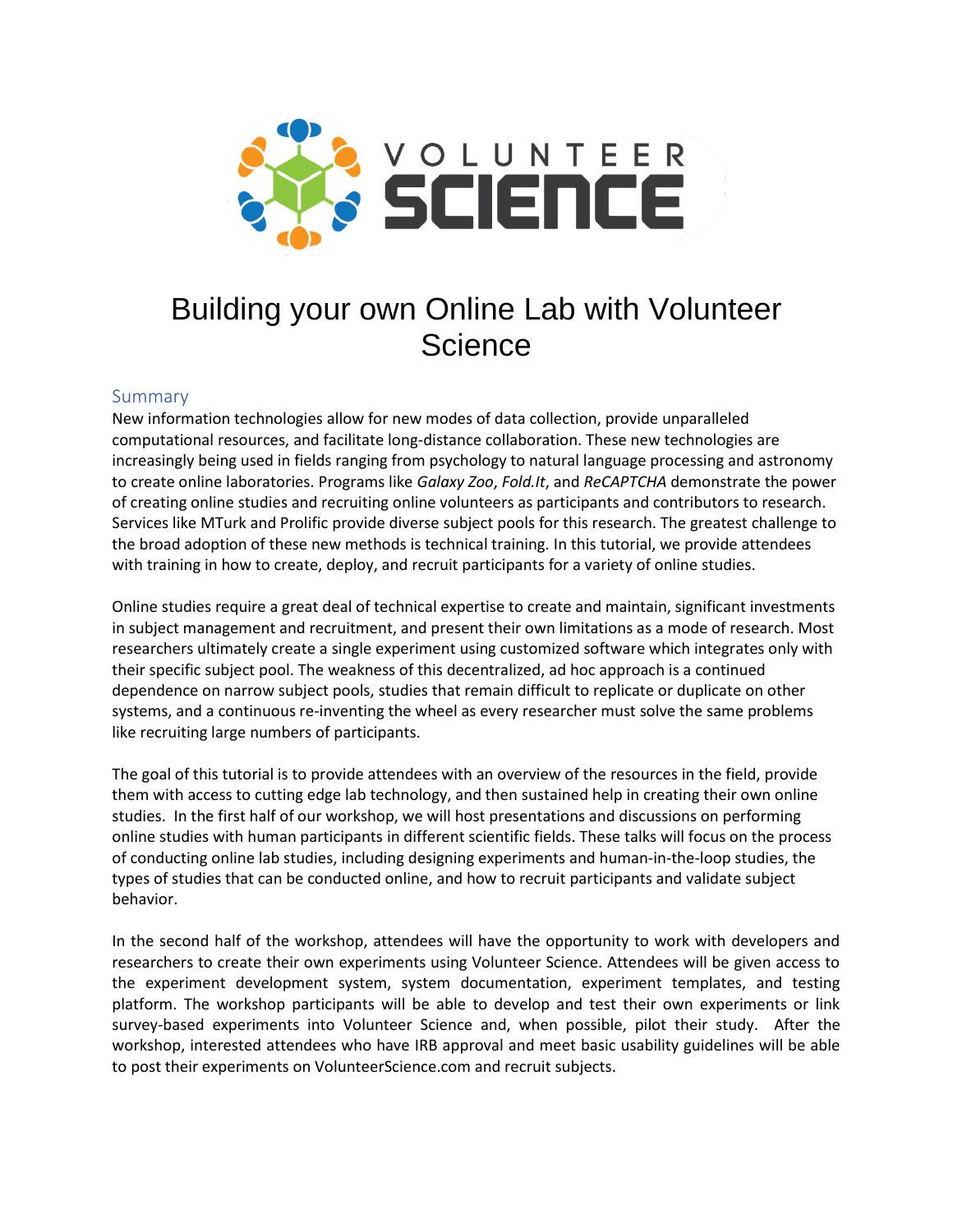## **Organizers**

**Jason Radford** (Primary Contact) Doctoral Candidate, University of Chicago j.radford@neu.edu http://home.uchicago.edu/~jsradford/ Bio: Jason Radford is a doctoral student in Sociology at the University of Chicago and Manager of the Volunteer Science website. His research focuses on how people create social order in organizations.

### **David Lazer**

Professor, Northeastern University d.lazer@neu.edu http://davidlazer.com/ Bio: David Lazer is Distinguished Professor of Political Science and Computer and Information Science, Northeastern University, and Co-Director, NULab for Texts, Maps, and Networks. His research focuses on the nexus of network science, computational social science, and collaborative intelligence. He is the founder of the citizen science website Volunteer Science.

#### **Luke Horgan**

Undergraduate Student, Northeastern University horgan.l@husky.neu.edu http://luke-horgan.com/ Bio: Luke Horgan is an undergraduate student in Computer Science at Northeastern University. He has developed experiments and built tools for computational social science on Volunteer Science for two years.

#### Duration

Six Hours

# Schedule and activities

#### **Hour 1:00-2:00**

#### *Overview of key challenges and resources for online laboratory research. (Tutors: David Lazer)*

The organizers will provide an overview of cutting-edge developments in the field. They will describe the process of setting up virtual laboratories, recruiting participants, and conducting online lab studies. They will also describe resources available online to construct a variety of online studies from various platforms including *Zooniverse*, *Cognilab*, and *Veconlab*. The organizers will discuss reliability and validity in online study designs, as well as the extent to which web replications can reproduce results obtained in brick and mortar settings.

#### **Hour 2:00-3:00**

#### *An overview of Volunteer Science (Tutors: Jason Radford)*

After the broad overview of issues related to online laboratories, workshop attendees will be introduced to one available platform that can support online labs. Volunteer Science provides a scalable, open, and flexible framework for the development and deployment of online studies. It has been used for surveys, multi-person problem solving, reaction time experiments, image classification, and to collect data from subjects' mobile phones and web browsers. The [VolunteerScience.com](http://volunteerscience.com/) website is built on top of free open source development tools including Django, Bootstrap, HTML5, and JavaScript; enabling it to work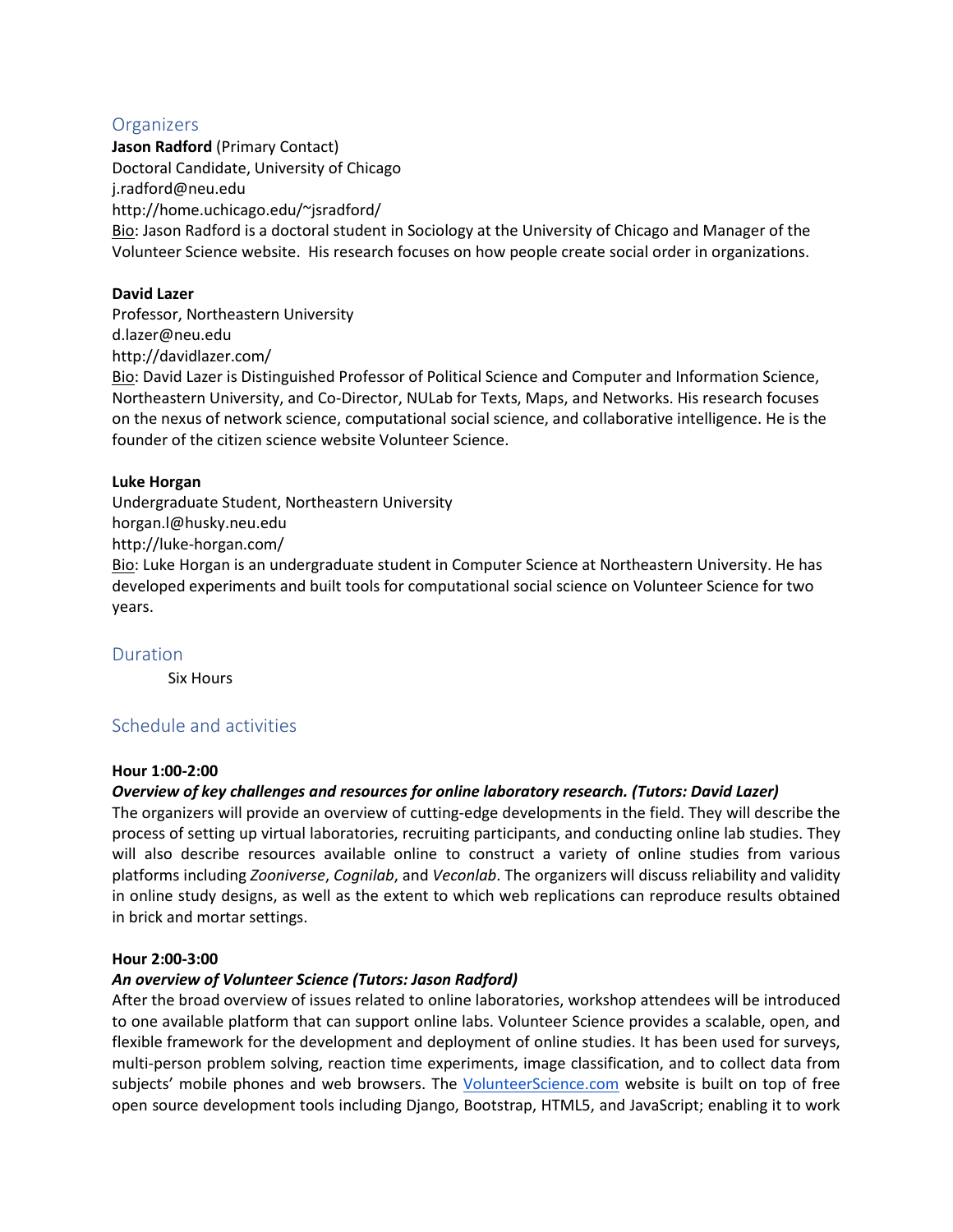on any device with modern web-browsing technologies. The platform uses Amazon Web Services to provide high-performance and scalable on-demand resources.

#### **Break**

#### **Hour 3:00-6:00**

#### *Lab Hackathon* **(Tutors: Jason Radford, Luke Horgan)**

The second half of the day will be dedicated to a hackathon during which attendees will receive a lab account and create an online study. The session will begin with two minute talks from teams in attendance about the studies they intend to develop. Attendees will be given a lab account on Volunteer Science. This will provide them with access to the experiment development system, a webpage on Volunteer Science, and the ability to implement an unlimited number of studies. Developers and researchers will be on hand to answer questions about study design, user experience, the API, or subject recruitment and management. At the end of the session, attendees will present their study. By the end of the workshop, attendees will be aware of the basics issues involved in online social and behavioral research, familiar with the Volunteer Science system, and will have completed a functional prototype of their online study.

## Audience prerequisites and outcomes

Attendees will be required to conceptually plan one survey-based and one interactive online study before the day of the tutorial. Organizers will provide feedback on the feasibility and technical requirements of the design, enabling attendees to do any background work before the tutorial.

Designing studies ahead of time will ensure that participants have a project to work on during the hackathon. Surveys are typically easy to create and integrate with Volunteer Science, thus they should provide a quick and easy way for attendees to get at least one study up on their lab page. The interactive study will force attendees to think about how to program their own advanced features whether through common languages like JavaScript and HTML or through advanced suites like Unity or Blender 3D.

By the end of the tutorial, attendees should have a basic understanding of the kinds of studies that can be done via online laboratories, have their own accounts for creating online studies, and have at least one study fully operational on Volunteer Science.

# Expected number of attendees 25

### Material to be available

Attendees will be given access to Volunteer Science accounts before the tutorial. These accounts include a dozen pre-made experiments they can adapt for their own studies. Attendees will be expected to bring their own computers to the tutorial.

#### Precedent

We have given this training twice before. Once as a workshop at Computer Supported Cooperative Work in February 2016 (see [webpage\)](https://volunteerscience.com/workshop/) and once as a workshop at the International Conference on Computational Social Science in June 2016 (see [Video Recording\)](https://mediasite.kellogg.northwestern.edu/Mediasite/Play/1fef33f920ff44cd91f741889404bb701d?catalog=1533bdef-0c88-4513-ad97-5fce50c92e62). The tutorial is like the CSCW workshop in structure: half informational, half hackathon. We found this format works well. However, this version